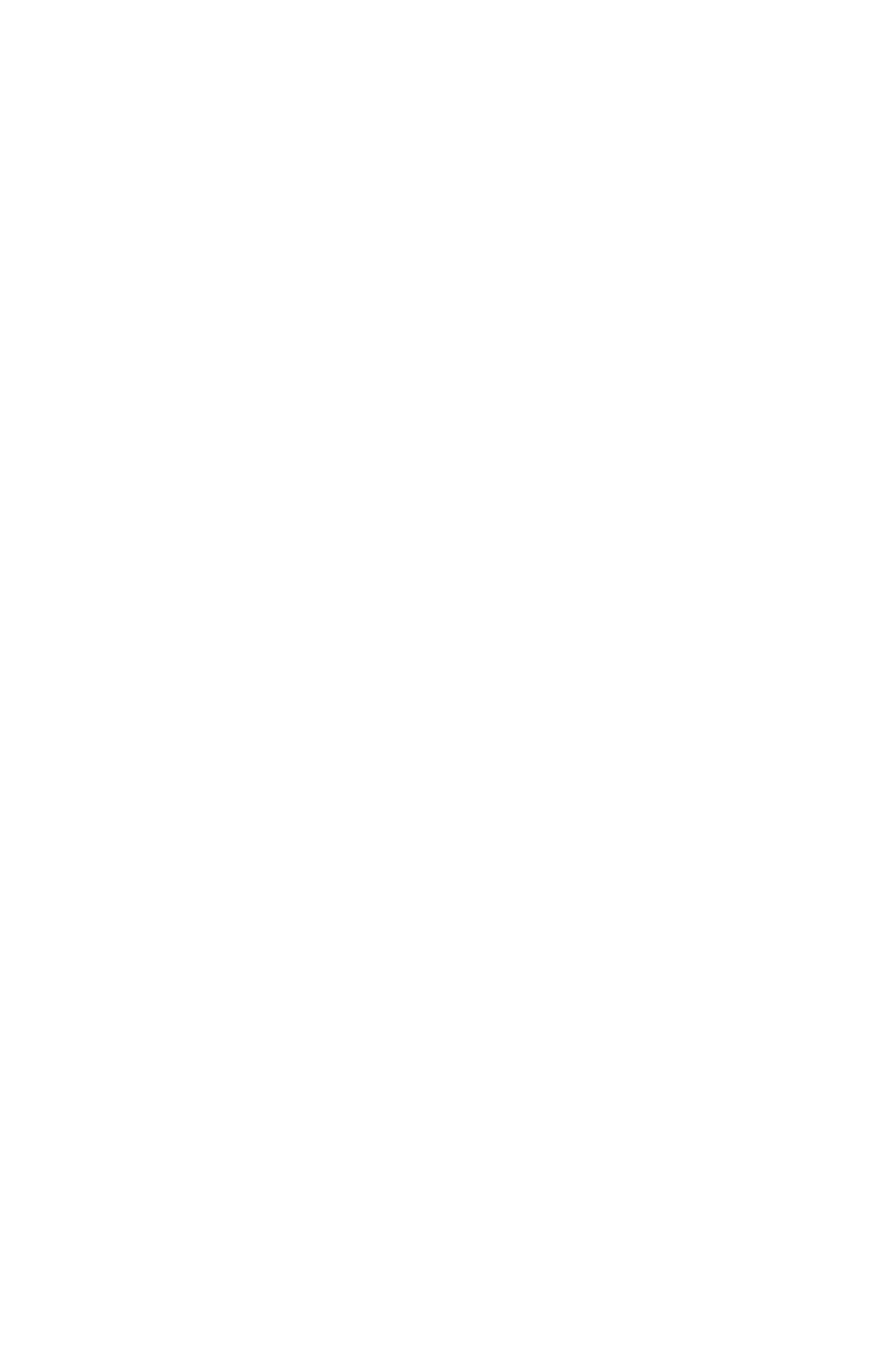#### INFORMATION FOR AUTHORS

The Great Basin Naturalist welcomes previously unpublished manuscripts pertaining to the biological natural history of western North America. Preference will be given to concise manuscripts of up to 12,000 words. Simple species lists are discouraged.

SUBMIT MANUSCRIPTS to Richard W. Baumann, Editor, Great Basin Naturalist, 290 MLBM, PO Box 20200, Brigham Young University, Provo, UT 84602-0200. An accompanying cover letter must include phone number(s) of the author submitting the manuscript, and FAX number and E-mail address when applicable; the letter must also pro- \ ide information describing the extent to which data, text, or illustrations have been used in other papers or books that are published, in press, submitted, or soon to be submitted elsewhere. Authors should adhere to the following guidelines; manuscripts not so prepared may be returned for revision.

MANUSCRIPT PREPARATION. In general, the Great Basin Naturalist follows recommendations in Scientific Style and Format: The CBE Manual for Authors, Editors, and Publishers, 6th edition (Council of Biology Editors, Inc., 11 South LaSalle Street, Suite 1400, Chicago, IL 60603, USA; PHONE 312-201-0101; FAX 312-201-0214). We do, however, differ in our treatment of entries in Literature Cited. Authors may consult Vol. 51, No. 2 of this journal for specific instructions on format; these instructions. GUIDELINES FOR MANUSCRIPTS SUBMITTED TO THE Great Basin Naturalist, are printed at the back of the issue. Also, check the most recent issue of the *Great Basin Naturalist* for changes.

TYPE AND DOUBLE SPACE all materials, including literature cited, table headings, and figure legends. Avoid hyphenated words at the right-hand margins. Underline words to be printed in italics. Use stan dard bond  $(22\times28$  cm), leaving 2.5-cm margins on all sides.

SUBMIT 3 COPIES of the manuscript (5 copies of fish manuscripts) and the original on a 5.25- or 3.5 inch disk utilizing WordPerfect 5.1 or above. Number all pages and assemble each copy separately; title page, abstract and key words, text, acknowledgments, literature cited, appendices, tables, figure legends, figures.

TITLE PAGE includes an informative title no longer than 15 words, names and addresses of authors, a running head of fewer than 40 letters and spaces, footnotes to indicate change of address and author to whom correspondence should be addressed if other than the first author

ABSTRACT states the purpose, methods, results, and conclusions of the research. It is followed by 6-12 key words, listed in order of decreasing importance, to be used for indexing.

TEXT has centered main headings printed in all capital letters; second-level headings are centered in upper- and lowercase letters; third-level headings begin paragraphs.

VOUCHER SPECIMENS. Authors are encomaged to designate, properly prepare, label, and deposit high-quality voucher specimens and cultures documenting their research in an established permanent collection, and to cite the repository in publication.

REFERENCES IN THE TEXT are cited by author and date: e.g., Martin (1989) or (Martin 1989). Multiple citations should be separated by commas and listed in chronological order. Use "et al." after name of first author for citations having more than two authors.

ACKNOWLEDGMENTS, under <sup>a</sup> centered main heading, include special publication numbers when appropriate.

LITERATURE CITED, also under a centered main heading, lists references alphabetically in the following formats:

- Mack, G.D., and L.D. Flake. 1980. Habitat relation ships of waterfowl broods on South Dakota stock ponds. Journal of Wildlife Management 44:695-700.
- Sousa, WP 1985. Disturbance and patch dynamics on rocky intertidal shores. Pages 101-124 in S.T.A. Pickett and PS. White, editors. The ecolo gy of natural disturbance and patch d\'namics. Academic Press, New York.
- Coulson, R.N., and J.A. Witter. 1984. Forest ento mology: ecology and management. John Wiley and Sons, Inc., New York. 669 pp.

TABLES are double spaced on separate sheets and designed to fit the width of either a single column or a page. Use lowercase letters to indicate foot notes.

PHOTOCOPIES OF FIGURES are submitted initially with the manuscript; editors may suggest changes. Lettering on figures should be large enough to withstand reduction to one- or two-column width. Originals must be no larger than  $22\times28$  cm.

NOTES. If the manuscript would be more appropriate as a short communication or note, follow the above instructions but do not include an abstract.

A CHARGE of \$50 per page is made for articles published; the rate for individual subscribers will be \$35 per page. However, manuscripts with complex tables and/or numerous half-tones will be assessed an additional charge. Reprints may be pur chased at the time of publication (an order form is sent with the proofs).

#### FINAL CHECK:

- Cover letter explaining any duplication of information and providing phone number(s), FAX number, and E-mail address
- 3 copies of the manuscript (5 copies of fish papers) and WordPerfect diskette
- Conformity with instructions
- Photocopies of illustrations